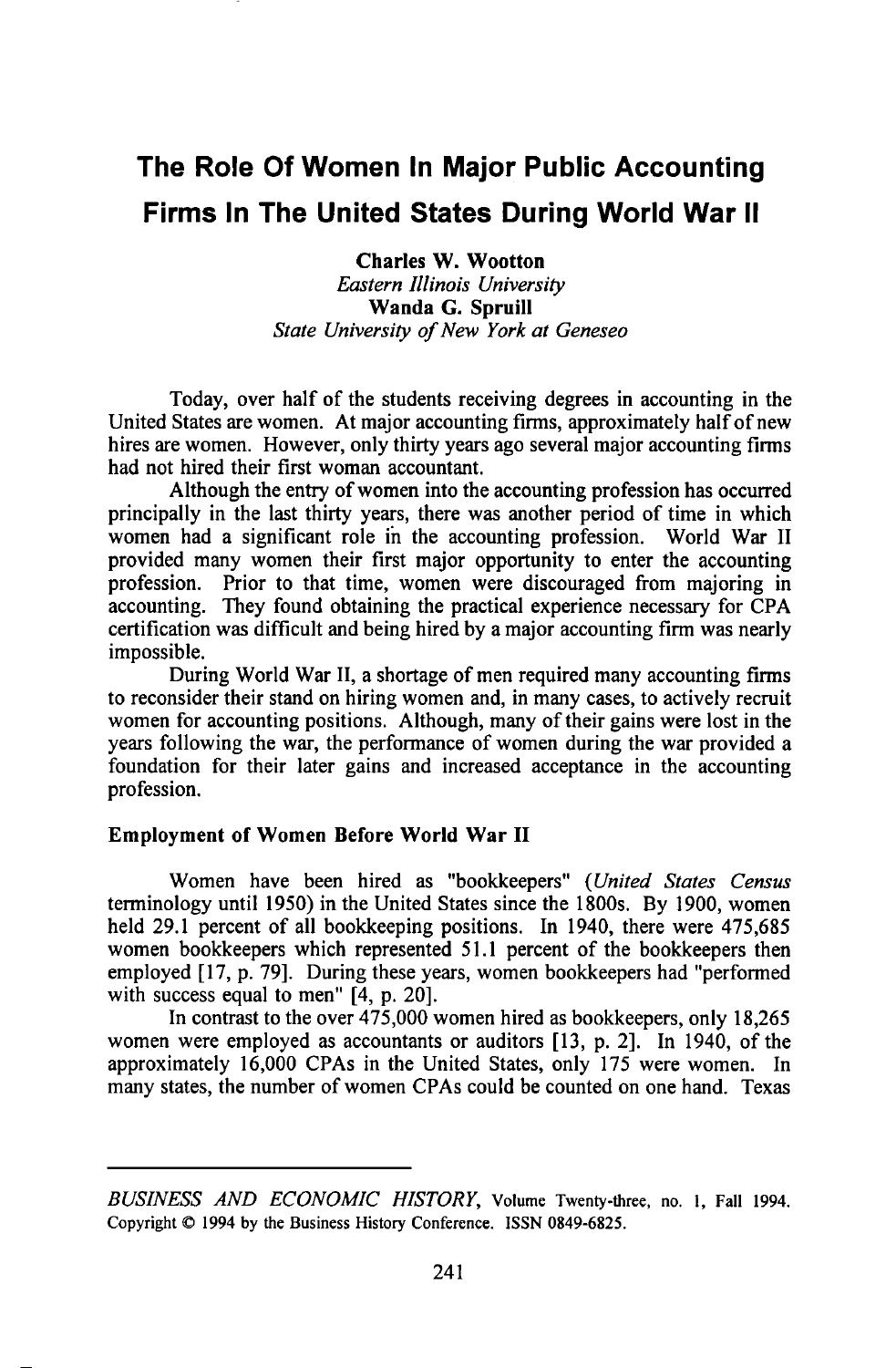**had three women CPAs, Michigan four, and the leading state, New York, had only forty women CPAs [23].** 

**There were many reasons that women found it difficult to become accountants and especially to become CPAs. One major reason was that many colleges discouraged women from majoring in accounting, and some universities did not even permit women to take courses in accounting [19]. At Temple University, for example, although women could take accounting courses at night, they were not allowed to enroll in day classes [3]. Furthermore, many professional honor societies, such as Beta Alpha Psi, did not allow women accounting majors to join their organizations [36].** 

**Women who graduated with accounting degrees in the 1940s found it very difficult to secure employment with public accounting firms. In 1941, Mary E. Murphy wrote [24, p. 23]: "A perusal of a large number of career books on the market reveals that public accountancy is not considered as a career for women." Grace A. Dimmer, President of the American Society of Woman Accountants, presented a similar picture when she wrote on employment practices before World War II [11, p. 1]: "One of the greatest problems confronting women accountants was the absence of opportunity to secure public practice with the accounting forms (sic, firms)." Obtaining a position with a major accounting firm (e.g., Big Eight firm) was even more difficult and often impossible. For example, Arthur Anderson & Co. hired its first woman staff accountant in 1965 [14]. This lack of access to public firms created a special problem since in many states a person had to work for a CPA firm in order to sit for the CPA examination. Without this opportunity, there was little chance of becoming a CPA. Even when they finally qualified as CPAs, women found that many state**  professional societies would not grant them admission to the local chapters [29].

**Before World War II, the greatest opportunity for women was not with the public accounting firms or with industry but with government agencies such as the Securities and Exchange Commission and the Federal Income Tax Bureau (IRS) [23]. In industry, women who attempted to become accountants usually ended up "becoming stenographers, comptometer operators, and subsidiary ledger posting clerks" [33, p. 265]. However, in government agencies, although the pay was lower, there was a much greater acceptance of women on their staffs [36].** 

## **Shortage of Accountants**

**As the war began, many men in accounting and other professions joined**  Deferments were allowed only if an **individual's work was considered essential to the war effort [21]. This caused two major problems for accounting firms. First, firms faced the immediate loss of many of their current workers. Second, men that normally would have**  entered college to become accountants were drafted after high school leaving few **male replacements for the accounting firms [8].** 

**Shortly after the onset of the war, a shortage of men qualified to conduct audits developed. The National Roster of Scientific and Specialized Personnel Bulletin No. 7 (Released June 1944), reported that by May 1943, 954 public accounting firms had lost 3,129 permanent staff members to the armed forces. This loss was equivalent to 32.8 percent of the accountants working on this date.**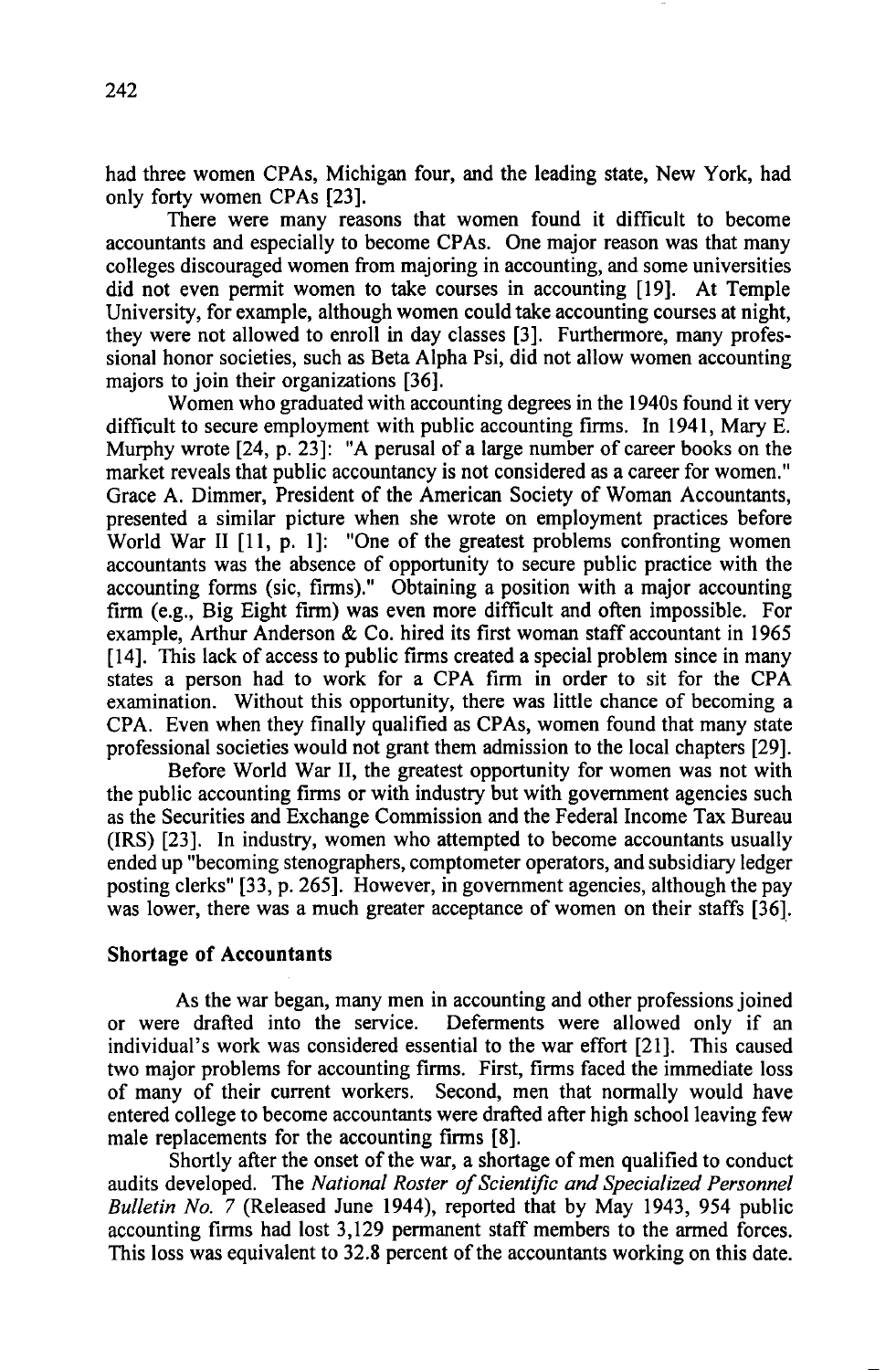**The National Roster [35] further stated that demand for the services of accountants had greatly increased in this same period of time. This increase was in part related to the auditing of the war industries and the involvement of accountants inefficiency studies of the war plants. In May 1943, the report estimated that only 51.1 percent of the demand for accountants was being met [35].** 

Accounting firms considered various responses to this staffing shortage. **Consideration was given to reducing the number of confirmations, changing fiscal year ends to slack periods, increasing internal control in the companies, curtailing inventory counts, reducing the number of financial reports, and providing other changes that would not materially reduce the quality of the audit [34; 12]. It was suggested that firms that employed women whose backgrounds could be adapted to accounting work retrain them for this work [7]. In addition, several firms that had never before employed women accountants began to recruit women as staff accountants [29].** 

**While several major accounting firms had hired women as secretaries, it**  was the shortage of male accountants that caused many professional societies to **recognize the need to attract women to accounting. For example, the New York Society of CPAs established a Committee on Wartime Problems "to foster the employment of women as staff members as a wartime measure and develop**  client acceptance of this practice" [26, p. 27]. It is important to notice the provi**sion, "as a wartime measure." Thus, it was the economic necessity caused by the war that prompted major accounting firms to recruit women.** 

#### **Hiring of Women During the War**

**As the war progressed, women began to fill more of the demand for accountants. The increase in the number of women in public accounting is presented in Table 1. In the twenty months, from September 1941 to May 1943, the number of women in 954 public accounting firms more than doubled, from 341 to 821 accountants. Furthermore, as a percentage of public accountants, by May 1943, women constituted 8.4 percent; up from 4 percent when the war started. However, this increase occurred principally at the entry and senior**  In the classification of CPAs, there was little change **numerically, 17 to 26.** 

**The major reason for this small increase in women CPAs was the experience requirement in many states to sit for the CPA examination and the experience requirement in nearly all states to become a CPA. Before the war, many firms would not hire women; therefore, women could not gain the two or three years experience needed for certification. Near the end of the war, women who were hired early in the war had gained the work experience needed for certification. Only then, was there a noticeable increase in the number of women CPAs.**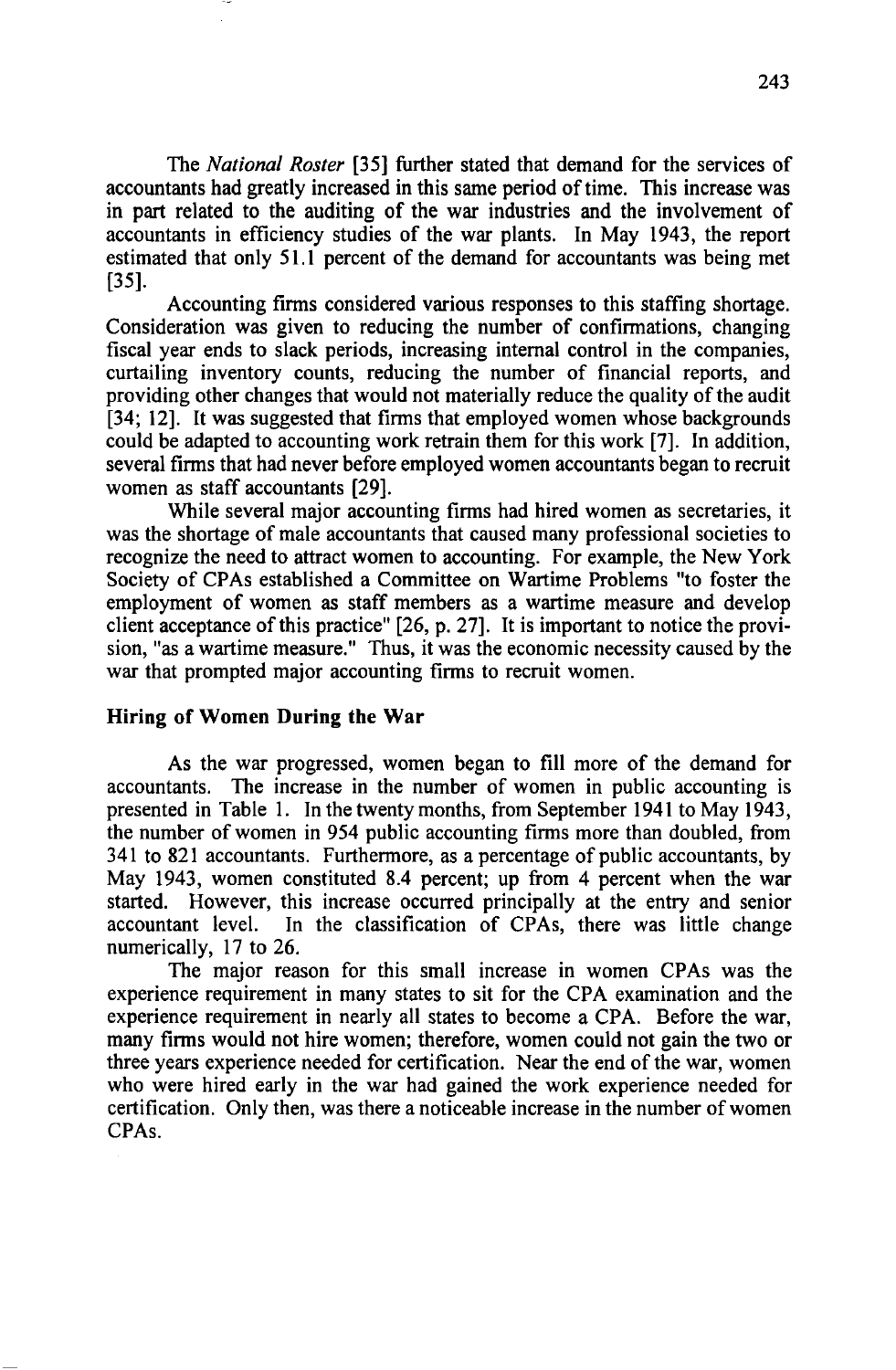| Classification                            | Sept 1<br>1941 | Feb 1<br>1942 | Sept 1<br>1942 | Feb 1<br>1943 | May 1<br>1943 |
|-------------------------------------------|----------------|---------------|----------------|---------------|---------------|
| <b>CPAs</b>                               | 17             | 17            | 17             | 23            | 26            |
| Non-CPAs, 3 or more<br>years experience   | 189            | 210           | 207            | 263           | 250           |
| Non-CPAs, less than<br>3 years experience | 135            | 230           | 279            | 593           | 545           |
| Total                                     | 341            | 457           | 505"           | 879           | 821           |
| Per cent of all accountants               | 4.0            | 4.1           | 5.6            | 7.9           | 8.4           |

**Table 1. Employment of Women in 954 Public Accounting Firms** 

**'Total as presented in Bulletin No. 7., actual total is 503.** 

**Source: "The Professional Personnel Situation in Public Accounting Firms as of May, 1943," Bulletin No. 7 National Roster of Scientific and Specialized Personnel, (Washington, D.C.: U.S. Government Printing Office, Released June 6, 1944).** 

**As the shortage of male accountants increased, the hiring patterns of accounting firms changed. In one large accounting firm, women hires with strong business or accounting experience started professional work immediately. Otherwise, they were given an intensive three week retraining course before they started work. One firm that had hired its first woman accountant in 1942 reported in August of 1943 that women now constituted 10 percent of its accounting staff. Other public firms began hiring women accountants away from banks, department stores, and other companies where women had been able to gain employment before the war [12]. Toward the war's end, a large public firm reported that women comprised 26 percent of its accounting staff [27].** 

**Price Waterhouse & Co., one of the most active firms in recruiting women, began in the spring of 1943 to recruit recent female college graduates for a special eleven-week course in accounting and auditing at Northwestern University. Upon completion of this course, women recruits were assigned to the Chicago office. The following year training courses for women were held at Connecticut College for Women and Northwestern University and these women were assigned principally to offices in Chicago and New York [1]. In addition to this special recruitment, many individual Price Waterhouse offices recruited women as accountants, so that in several offices 30 to 40 percent of the accounting staff during the war were women [9].** 

**Another major accounting firm that began to hire women as accountants during World War II was F. W. Lafrentz & Co. When Lafrentz started losing men to the draft, the firm recruited women to replace them. And, like many other firms, F. W. Lafrentz sought women who were currently employed in bookkeeping positions. In most cases, this meant private accounting [18]. Up**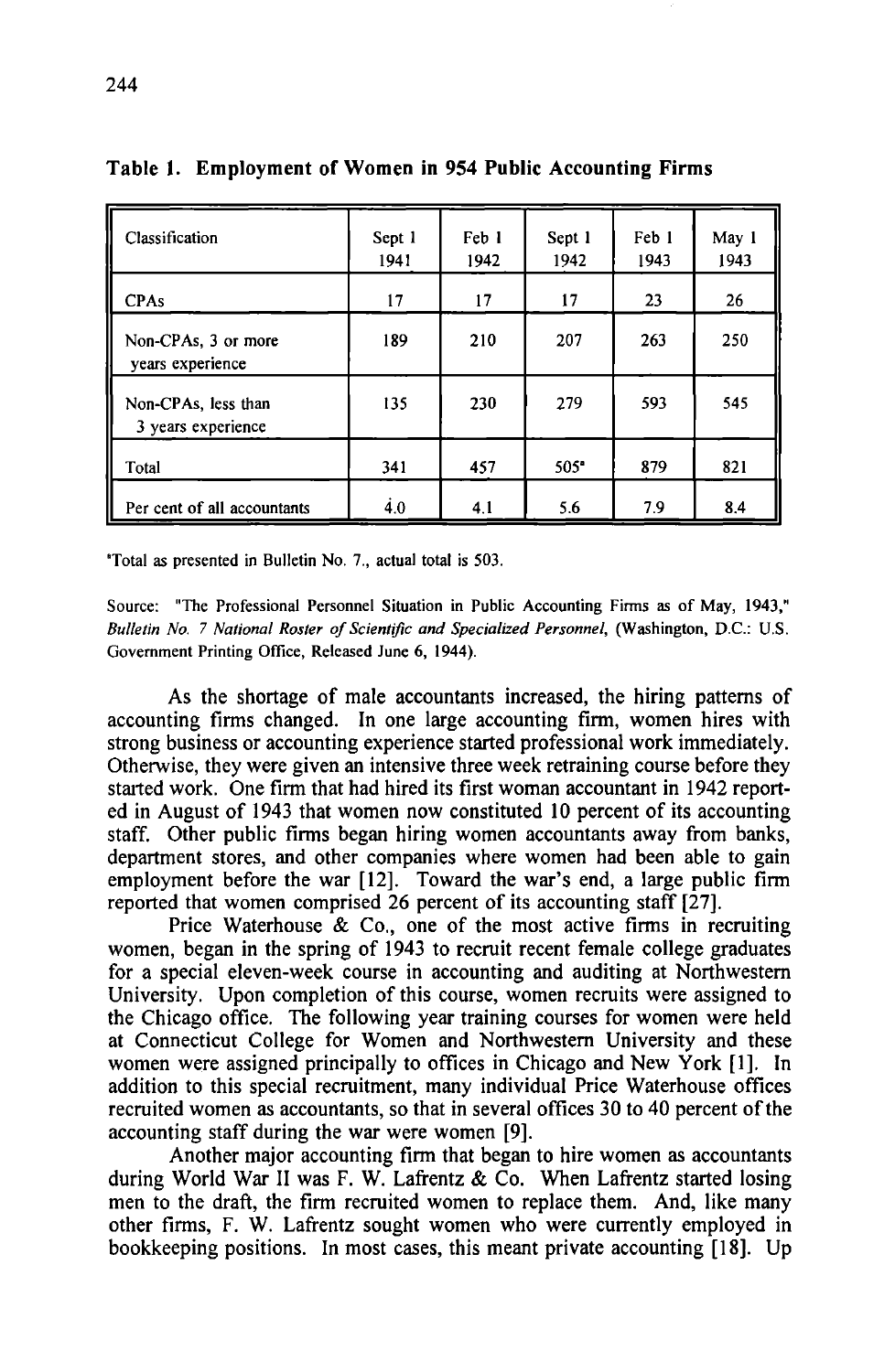**to this time, the greatest opportunity for women in accounting had been with the federal government or in private accounting, especially department stores.** 

**At the peak of the war, demand for women accountants became intense. Women who had faced closed doors at public accounting firms only a year before; now were actively recruited for accounting positions. Pace Institute (now University) reported that in one ten-week period, it had 827 requests for women accountants inNew York alone. Since, the typical woman accounting student at this time was between twenty-one and thirty-five years of age and had some business training or experience, the public accounting firms were gaining mature employees with previous work experience [6].** 

#### **Performance During the War**

**A 1923 The Journal of Accountancy [37, p. 443] editorial stated: "But the fact of the matter is that women are not wanted as accountants on the staff of practising (sic) public accountants." During World War II, The Journal of Accountancy often reported on the shortage of accountants, but its only comment on the employment of women or their performance was in a 1942 editorial [38, pp. 295-296]:** 

**In 1923 The Journal had strong editorial misgivings about women in accountancy .... Recent writings by prominent women accountants on these points have given these prejudices aslightly "Life with Father" tinge .... Some clients, it is true, may object to women auditors, but it is logical to believe that some types of enterprises might actually prefer them .... To relieve men for audit work, women accountants might well do such tasks as report**  reviewing, statistical analysis, and office management. **feminine virtues of patience, perseverance, attention to detail, and accuracy, on top of sound training in accounting, would fit them admirably for such career,** 

**As the preceding statement indicates, The Journal's new position was that women had a role to play in accounting, however, this role probably should not be in the auditing area.** 

**Early in the war, Gertrude Priester (President of the American Woman's Society of Certified Public Accountants) wrote about the changing attitude of firms toward hiring women and the response of clients to women accountants:** 

**During the last few months several firms that never before employed women accountants have offered positions to women as staff accountants .... The women accountants have found no objection on the part of clients, because the client is primarily concerned with the fact that he wants his books audited by someone qualified to do the work [29, p. 466].** 

**In a paper presented at the 1943 Annual Meeting of The American Institute of Accountants (later AICPA), Harold R. Caffyn [5] discussed his firm's**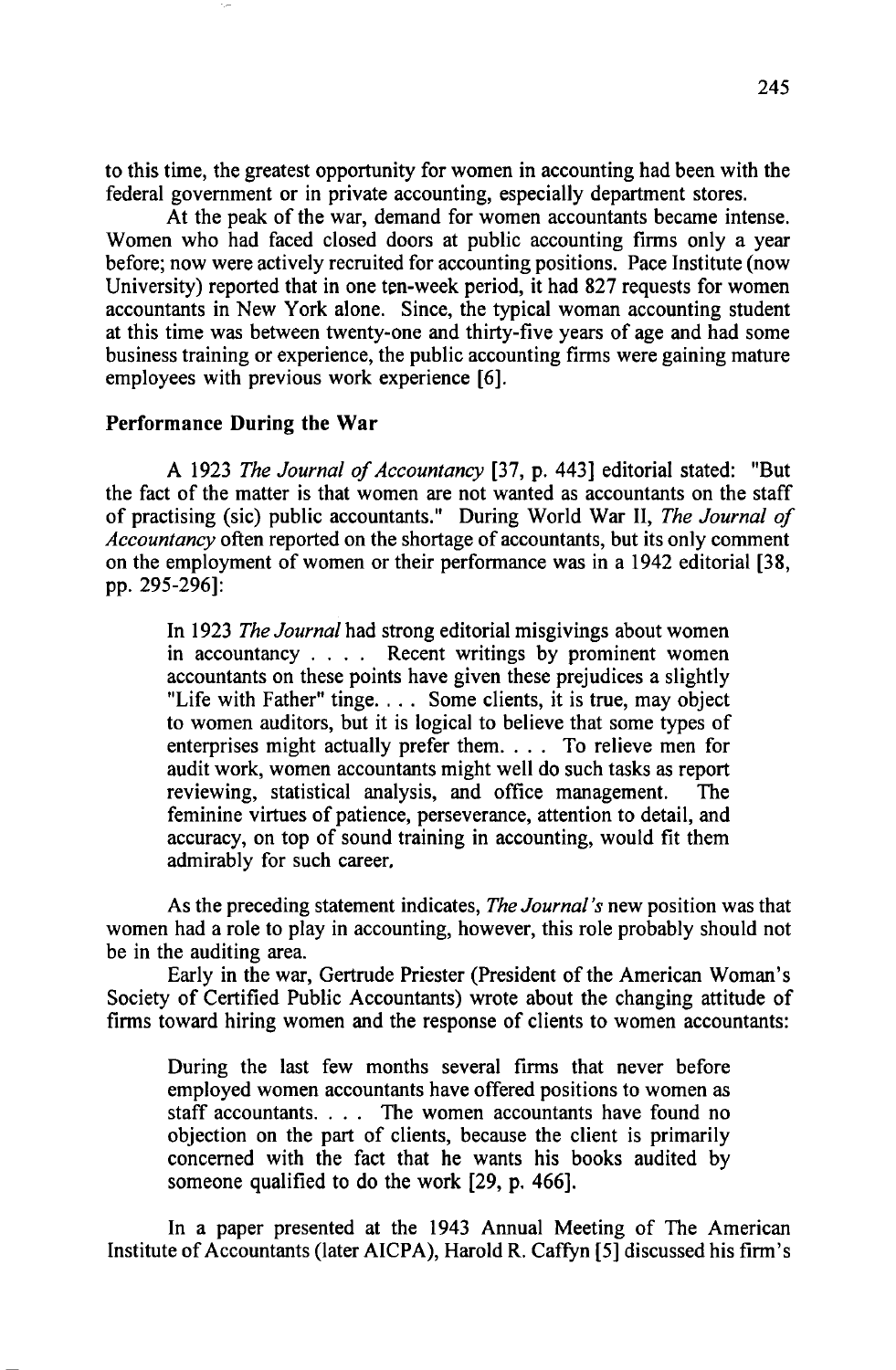**hiring of women and their performance on the job. The firm began to hire women in February, 1942. Most of the first women hired had majored in**  accounting and had several years of private accounting experience. **women who had practical bookkeeping or accounting experience but no degree in accounting were hired. Unlike many firms, Caffyn reported that his firm sent women on out-of-town audits, however, they tried to send women in pairs when possible. On the performance of the women, Caffyn [5, pp. 134-135] stated:** 

**Generally speaking, this group has done as well as a group of men**  with similar training or experience would have done... In short, **we are well pleased with our experiment.** 

**During and after World War II, few formal surveys were actually conducted of accounting firms and clients' reactions to the entry of women into these accounting positions. One of the few surveys was conducted by the journal, Accounting Forum. After Ida S. Broo (founder and President of the American Society of Women Accountants) wrote that "Women make excellent accountants" [2, p. 22], Accounting Forum instructed its staff to conduct asurvey of public accounting firms to determine whether accounting firms shared Broo's view of women accountants. The survey [16] found that few women had been employed as public accountants before the war, however, by 1943, firms that had never employed women as accountants were hiring women. Accounting firms found women accountants very satisfactory. In regard to their clients attitudes, the report [16, p. 22] stated: "The average client's reaction (to women) is better than the accountants had dared to hope." In contrast, although several firms expected women to work nights and to take "short" (fifty miles or less) out-of-town assignments, only one firm assigned women to "long" (overnight) out-of-town assignments [16].** 

**Jennie M. Palen [26] conducted one of the few other surveys designed to measure the reactions of men and clients to the entry of women into the accounting profession and the performance of these women during the war. Although her study, conducted in March 1945, was not a scientific survey and the related article, contained only selected opinions, it still is a revealing report. Palen questioned several partners in major firms about their experience with Overall, she stated the partners reactions were quite favorable and that they had reported:** 

**.... that women on public accountants' staffs have been highly satisfactory, that clients have not objected to them, that the seniors whom they were assigned to assist liked them, that they are to be kept on after the war, and that they will be advanced in rating as they merit such advancement [26, p. 29].** 

**On the hiring and promotion of women in the firm, she quoted another partner as writing:** 

**We have had women on our professional staff since February 1942. Most of them have major degrees in accounting. Some had**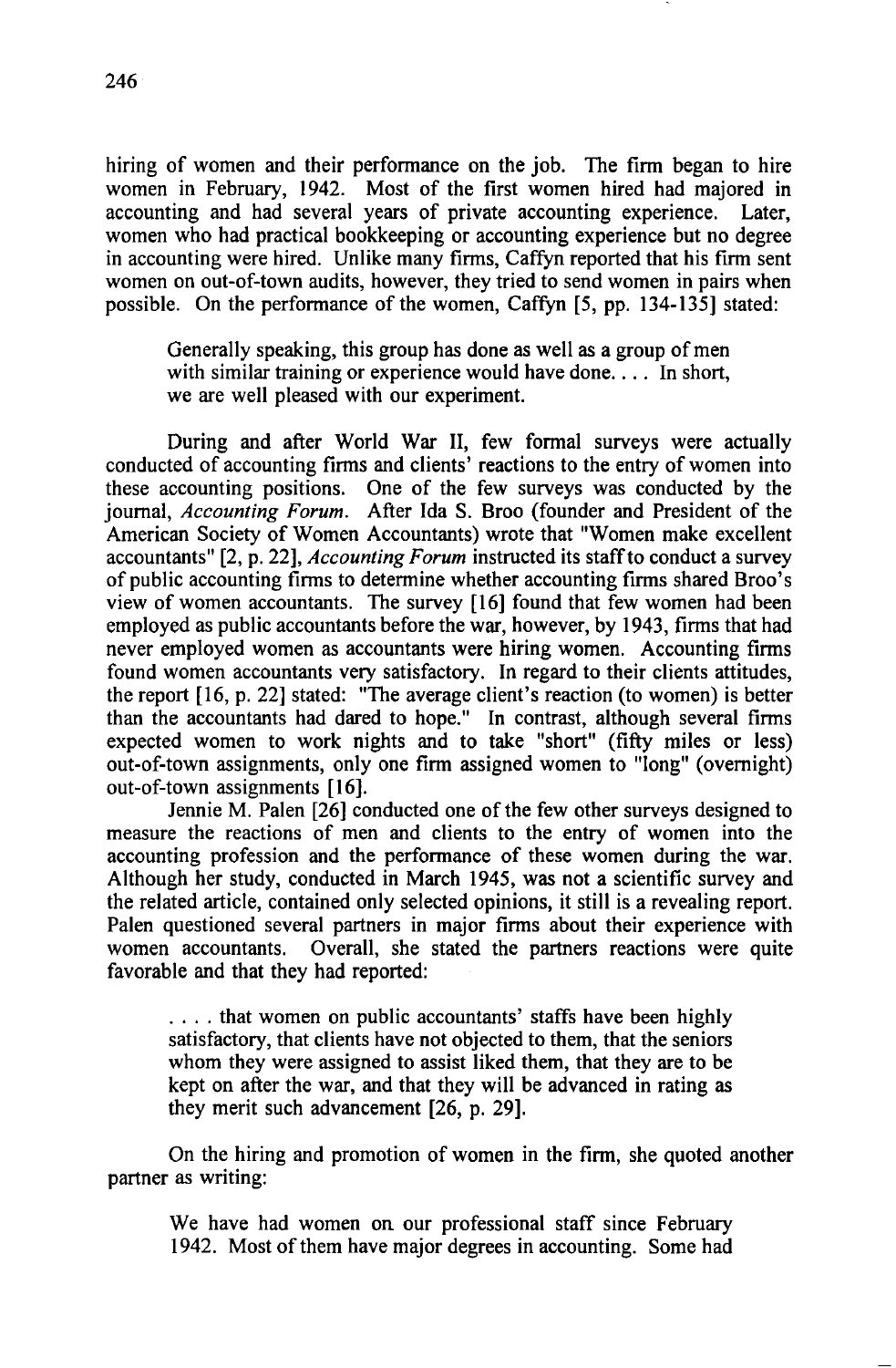**the advantage of some years practical (but not public accounting) experience .... They now occupy junior, semi-senior and light senior positions. We see no reason why they should not continue this progress in even higher fields... [26, p. 29].** 

**In a 1943 article in The Wall Street Journal, F. B. Dezendorf [10] examined the shortage of accountants and the problems this shortage caused both companies and accounting firms. He cited one estimate that accounting firms had lost 50 percent of their young male accountants and reported that firms had offset this loss with the hiring of women. On the job performance of women accountants, Dezendorf wrote:** 

**Experiences vary in the employment of women. Some auditors report they are better than men at the same stage of training; others place them on par, while still others shake their heads doleful when discussing women accountants [10, p. 7].** 

**George Ellis [12] writing in The Journal of Accountancy on "Auditing under War Conditions," summarized the performance of women during World**  He stated their overall performance had been equal to men's **performance, they had been accepted by clients without difficulty, they had accepted the long hours inherent in accounting, and they wanted to be treated the same as male members of the staff. They were not always treated the same as men, however. Certain accounting jobs, usually inventory related, were not assigned to women [12].** 

**One of the traditional reasons that major firms gave for not hiring women was the perceived problem of out of town audit assignments. However, during the war, Ellis found some women were given out of town audit assignments. Ellis [12, p. 143] added, "preferably in pairs."** 

#### **Employment After the War**

**Immediately after World War II ended, most women retained their positions in major accounting firms. In many cases, their numbers and responsibilities actually increased in the year following the war's end. The reason for this was that men returning from the service and of the proper age to obtain an entry level accounting position did not have the necessary college degrees. Therefore, even when firms wanted to replace women with men, few qualified men were readily available. So, some firms continued hiring women with special qualifications [28].** 

**However, over the next few years, tens of thousands of men took advantage of the GI training program and entered college--many majoring in accounting. By the late 1940s, instead of a shortage, there was an oversupply of accountants [30]. Without the necessity to hire women, many firms returned to their traditional male only hiring practices. Other firms continued to hire women, however, men became their first choice as new hires. As the oversupply of accountants increased and the demand for accounting services temporarily**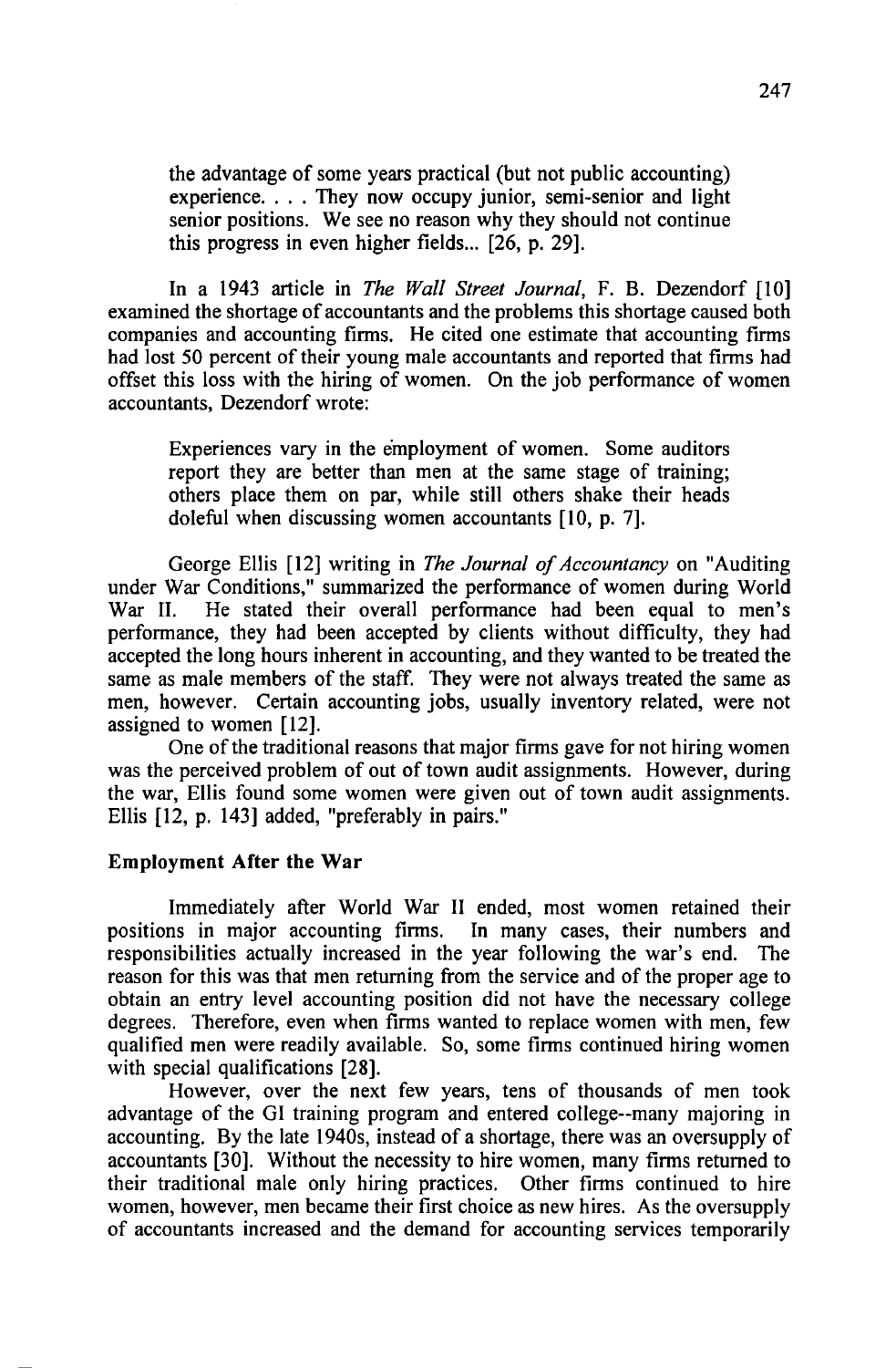**declined, many major firms elected to eliminate women when cut backs in personnel were needed.** 

**Ruth Milkman [22] wrote that World War II did not end occupational sex segregation in the United States, but merely shifted it for the duration of the war. As in past crises, women served as a "reserve" labor pool to temporarily fill the labor needs of a profession. With the end of the war, women were expected to return to the home. Moreover, when a firm's economic need for workers could again be filled by men, management had little economic incentive to hire women. Yet, Milkman [22, p. 100] writes "a permanent shift had occurred for women as**  a social group." For as early as 1948, the percentage of married women working **was actually greater than in the peak war years.** 

**Milkman's statement, "a permanent shift had occurred," makes a very important point. Sometimes, there is a belief that after the war the number of women in accounting decreased. Although there was much less acceptance of women by accounting firms in the late 1940s and 1950s than during the war, the number of women employed as accountants increased. Even in the late 1940s, when the surplus of accountants was at its peak, the number of women employed in accounting was greater than in the pre-war years. In 1930, there were 17,000 women accountants [24] in the United States. In 1940, there were 18,265 women accountants, however, by 1950 the number of women accountants had increased to 55,660 [13]. The number of women working in accounting had tripled in ten years. In 1950, of the 376,459 accountants in the United States, 14.8 percent were women.** 

**Since many states required two or three years practice before awarding CPA certification, the increase in the number of women CPAs was slower to occur. When World War II started, it was estimated there were 180 women CPAs in the United States [29]. At the end of the war, the number of women CPAs had increased to 250 [26], and by 1950 to 600 [32]. Still a small number**  of CPAs, but an increase of over 200 percent from the start of the war.

#### **Lasting Effects of the War**

**Although most public accounting firms returned to pre-war hiring and retention patterns and women relinquished most of their professional gains [20], the hiring of women during the war did have an effect on the future role of women in accounting. However, significant social and economic changes were required before the number of women in the accounting profession became**  Even today, women constitute only 4.9 percent of the 10,000 **partners at largest accounting firms in the United States [39].** 

One major impact the war had upon accounting was to increase the sheer **number of women working in accounting. Between 1930 and 1940, the total number of women in accounting increased by 1,265 women, but between 1940 and 1950, the number of women in accounting increased by 37,395. This trend continued and by 1970 there were 182,900 women accountants [15], a ten fold increase in thirty years.** 

**Ruth Milkman [22, p. 155] referred to colleges as the "gatekeepers" for entry into the "credentialed professions (such as law, medicine, and accounting)."**  Consequently, in order to enter the profession (accounting) and gain employment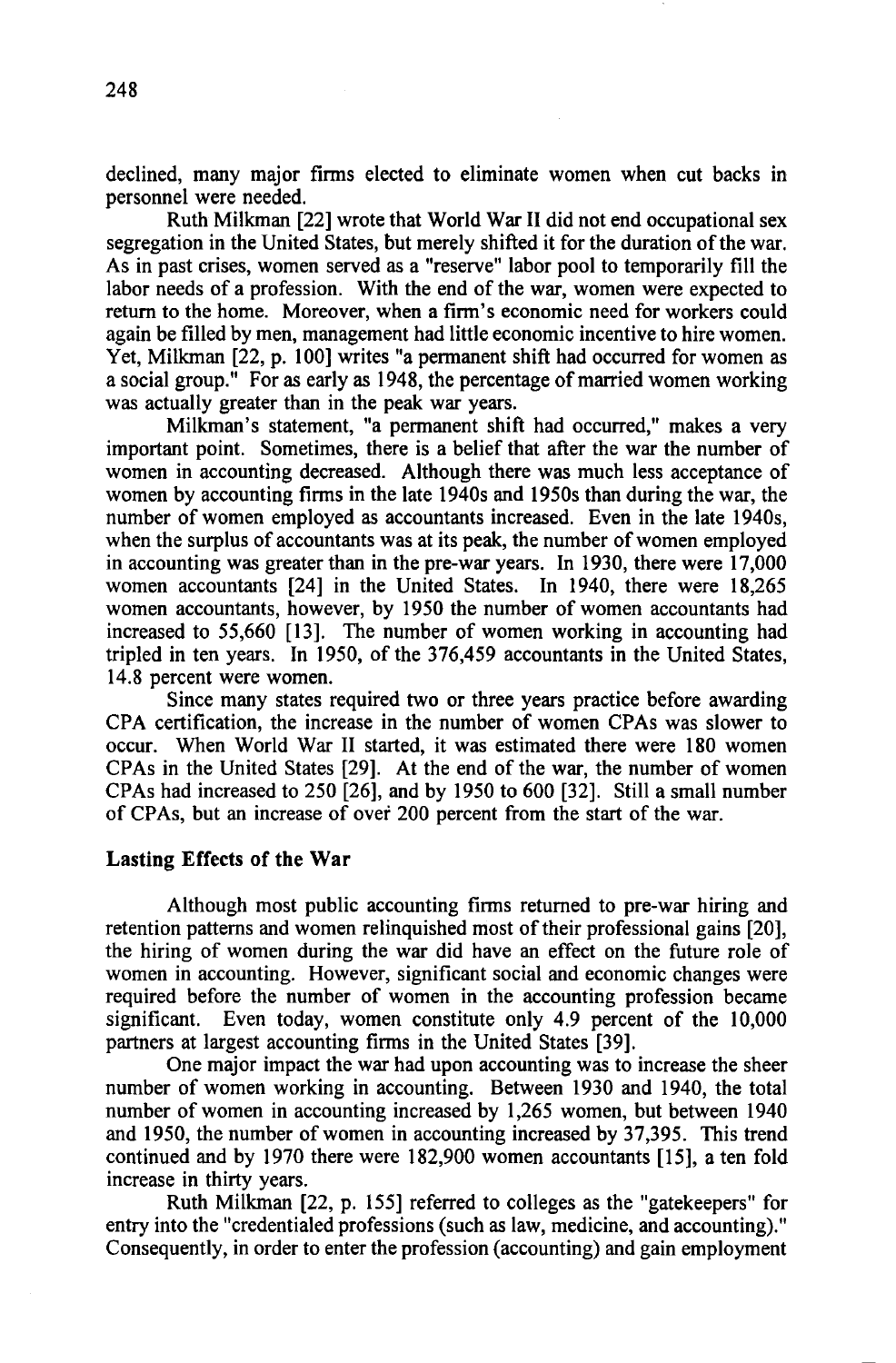**at major accounting firms, women had to be able to obtain a college degree in accounting. Therefore, a major and lasting effect of the war in regard to women entering the accounting was the beginning of a change in attitudes toward women as accounting majors. In referring to the attitudes of colleges before the war, Ethleen Lasseter, President of the American Woman's Society of Certified Public Accountants, wrote [19, p. 270]:** 

**Unfortunately, until a few short years ago public opinion was so strong against women in the field of accounting that schools of**  commerce and business administration throughout the country **admittedly discouraged women in studying accounting, or in many instances actually denied them the privilege ....** 

Although during the war many colleges still did not welcome women with **open arms, most colleges no longer constantly discouraged women from majoring in accounting. Both of these views are reflected in a statement by Hiram T. Scovill, Head of the Department of Business Organization and Operations at the**  University of Illinois, in a 1943 address to the Illinois Society of CPAs. Scovill stated [31, p. 13]: "University accounting professors in general are urging "University accounting professors in general are urging women students who are mathematically inclined to major in accountancy with **a view of alleviating the shortage." Quite a change from before the war. Although it should be noted that the reason for this encouragement was economic necessity, there was the beginning of a change in attitudes toward educating women. By the end of the war, the attitude of several colleges had changed to the extent that Jennie M. Palen [26] wrote that changes in colleges' attitudes would be the major reason that women would gain a permanent role in accounting.** 

**The long range impact of wars for opportunities of women in the work place was examined by Janet M. Hooks in Y/omen's Occupations Through Seven Decades. Hooks [17, p. 10] wrote:** 

**The emergence of war sweep [sic] aside established traditions and customary ways of doing things .... Even more important, it offered to women the opportunity to under take occupations of a more skilled nature than they had previously been permitted to do.** 

**In her book, Hooks [17] pointed out the effects of major wars on the employment of women and she noted there often is a long time lag between the war ends and significant employment opportunities resulting from the war. The Civil War in the United States resulted in women replacing men in the classrooms and resulted in their entry into the nursing profession. World War I greatly advanced the opportunity of women to gain factory employment. World War II provided women with more opportunities togain manufacturing jobs and it provided them the first major opportunity to enter some previously restricted professions.** 

**Although the Civil War provided many women an opportunity to enter the teaching profession, decades passed before women became a significant percentage of primary and secondary teachers in the United States. A similar**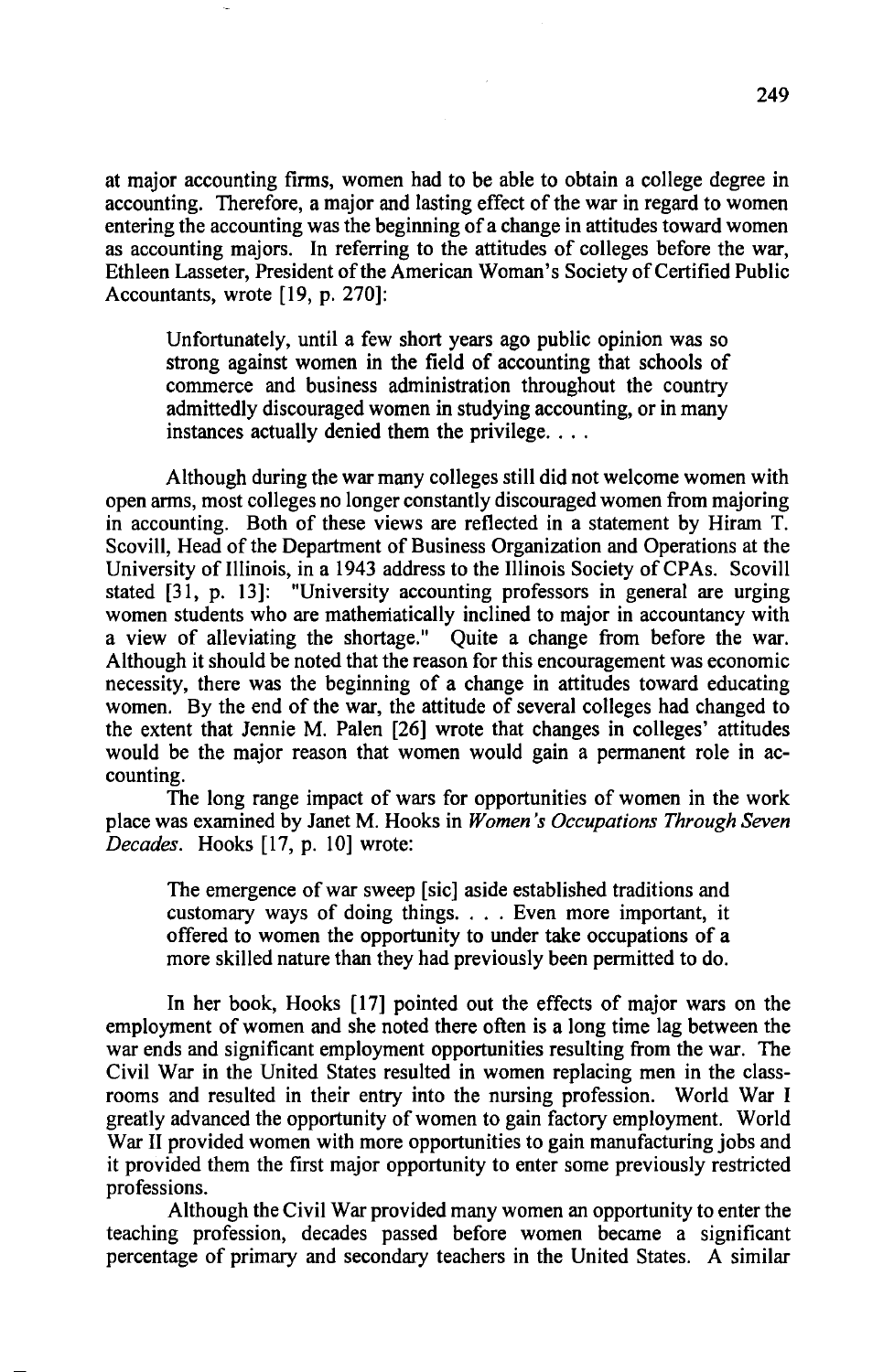**situation occurred after World War II in accounting. The war gave many women an opportunity to enter the accounting profession that they otherwise would not have had. However, since this opportunity was due to economic necessity and not a change in attitudes, once the economic necessity was eliminated; many firms reverted to their pre-war hiring practices. Therefore, as with the Civil War and education, the real change for women would be slow and difficult. Three decades and many social changes had to occur before women would constitute a significant number of new hires at most major accounting firms.** 

## **Concluding Comment**

In 1944, The Canadian Chartered Accountant conducted an essay contest **for women accounting students. The winner, Jean Nettle [25, p. 44] began her essay as follows:** 

**The women of the world have begun to walk in step with the male population. With a shortage of manpower in industries and professions, women have stepped forward to fill the shoes of men, not only for the duration, but for all time.** 

**As Nettle stated, the real change was not for the war but for all time. During the war, the job performance of women, the increased contact between men and women accountants, the acceptance of women by many clients, the opening of membership to women by some state professional societies, and the changing attitude of colleges toward women accounting students, laid the framework for the advances that women would achieve over the next four decades.** 

## **References**

- **1. David G. Allen and Kathleen McDermott, Accounting for Success A History of Price Waterhouse in America (Boston, 1993).**
- **2. Ida S. Broo, "Women in Accounting," Accounting Forum, (December 1943), 9-22.**
- **3. Heloise Brown, "Women Accounting Societies," The Accountants Digest, 10 (December 1944), 142-43.**
- **4. Kathryn C. Buckner and Elliot L. Soleurn, "Women CPAs-Pioneers in the First Quarter of This**  Century," The Women CPA, 47 (October 1985), 20-24.
- 5. Harold R. Caffyn, "Staff Replacements," in Accounting Problems in War Contract Termination, **Taxes, and Postwar Planning 1943 {New York, 1943), 133-37.**
- **6. Dorcas Campbell, Careers for Women in Banking and Finance (New York, 1944).**<br>**7. John L. Carey. "The Accountine Profession in War." The New York Certified Public Act.**
- **7. John L. Carey, "The Accounting Profession in War," The New York Certified Public Accountant, 12 (May 1942), 470-76.**
- **8. , The Rise of the Accounting Profession, 1937 1969 {New York, 1970).**
- 9. Chester W. DeMond, Price Waterhouse & Company in America (New York, 1951).
- **10. F.B. Dezendorf, "Accountants Expect Increasing Delays--May Have to Relax High Standards," The Wall Street Journal (22 May 1943), 1, 7.**
- **11. Grace A. Dimmer, "The Presidents' Column," The Woman C.P.A., 5 (April 1943), 1, 94.**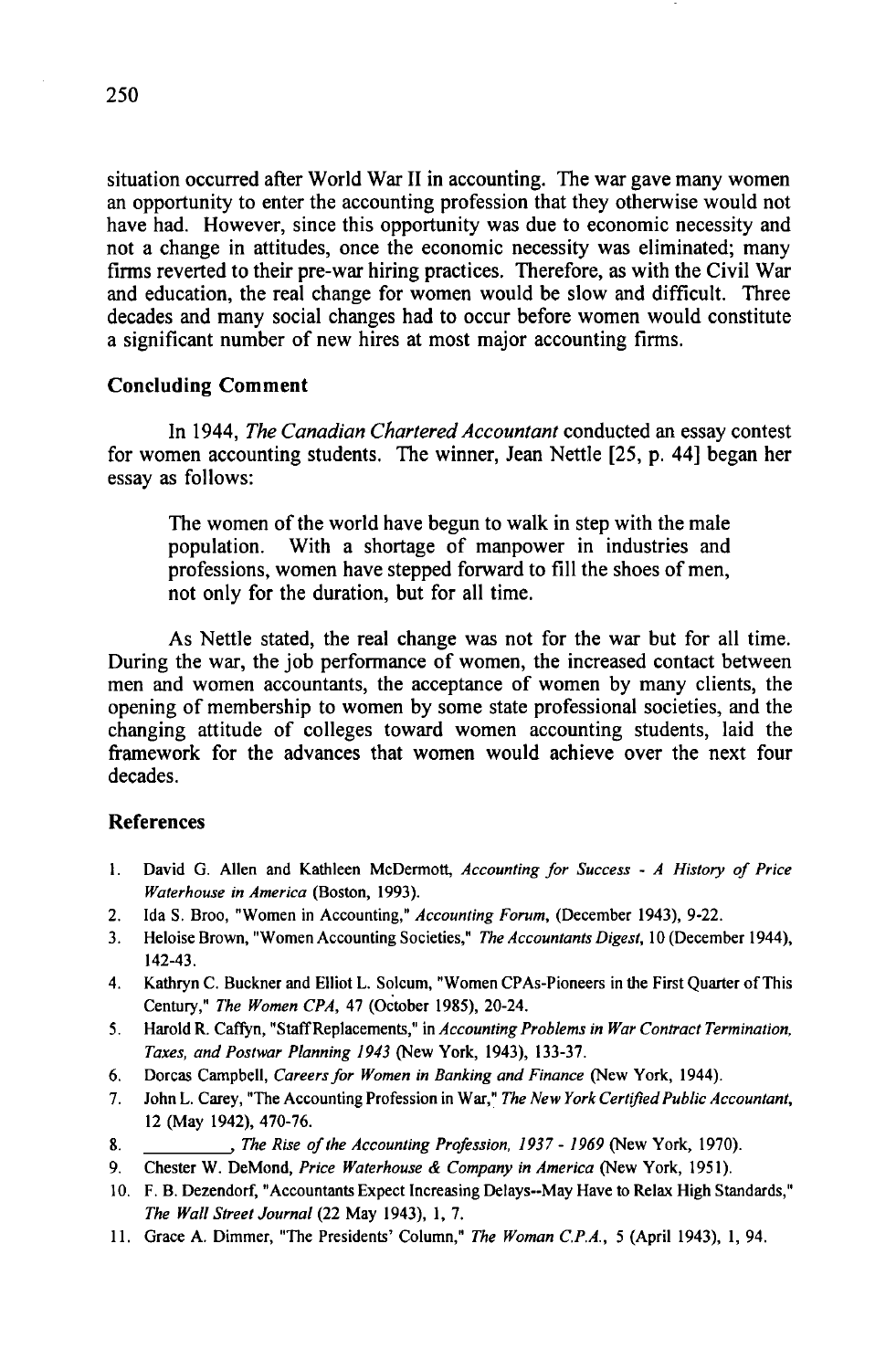- **12. George P. Ellis, "Auditing under War Conditions," The Journal of Accountancy, 76 (August 1943), 133-46.**
- **13. "Employment Opportunities for Women in Professional Accounting," in Women's Bureau Bulletin No. 258 (Washington, D.C., 1955).**
- **14. Anne B. Fischer, "Where Women are Succeeding," Fortune, 116 (3 August 1987), 78-86.**
- **15. Cecelia H. Foxley, Locating, Recruiting, and Employing Women: An Equal Opportunity Approach (Garrett Park, MD, 1976).**
- **16. Marion Goldensher and Frances Abrahams, "Survey on the Attitude of Public Accounting Firms Toward Women in Accounting," Accounting Forum (December 1943), 13, 22.**
- **17. Janet M. Hooks, "Women's Occupations Through Seven Decades," Women's Bureau Bulletin No. 218 (Washington, 1947).**
- 18. Lafrentz & Co., A Half Century of Accounting, 1899-1949: The Story of F. W. Lafrentz & Co. **(New York, 1949).**
- **19. Ethleen Lasseter, "The President's Message," The Woman C.P.A. (December 1945) reprinted in The Accountants Digest, 3 (March 1946), 270-71.**
- **20. Cheryl R. Lehman, "Herstory In Accounting: The First Eighty Years," Accounting, Organizations and Society 17 (1992), 261-85.**
- **2 I. John A. Lindquist, "Selective Service," in Accounting Problems in War Contract Termination, Taxes, and Postwar Planning 1943 (New York, 1943), 121-25.**
- **22. Ruth Milkman, Gender at Work: The Dynamics of Job Segregation by Sex During World War //(Champaign, 1987).**
- **23. Mary E. Murphy, "Figuring Out a Career," Independent Woman, 19 (September 1940), 294-296, 311.**
- **24. , "Preparation of Women for Accountancy," Accounting Forum (April 194 I), 23-26, 37.**
- **25. Jean M. Nettle, "Women in Accounting," The Canadian Chartered Accountant, 46 (January 1945), 44-45.**
- **26. Jennie M. Palen, "The Position of the Woman Accountant in the Postwar Era," The Journal of Accountancy, 78 (July 1945), 27-30.**
- **27. , "Women Hold Their Place in Public Accounting," The New York Certified Public Accountant, 16 (May 1946), 243-245, 228.**

**, "Women in Accountancy: 1933-1953," AccountingForum, 24. (May 1953), 51-54.** 

- **29. Gertrude Priester, "Women on the Staff--How and What They Can Contribute," The New York Certified Public Accountant, 12 (May 1942), 466-69.**
- **30. Glenda E. Reid, Brenda T. Acken, and Elise G. Jancura, "An Historical Perspective on Women in Accounting," The Journal of Accountancy, 163 (May 1987), 338-55.**
- **31. Hiram T. Scovill, "Wartime Accounting Problems," Illinois Society of Certified Public Accountants Bulletin, 5 (June 1943), 5-13.**
- **32. Elliot L. Slocum and Kathryn C. Buckner, "Women and the Accounting Profession--to 1950," in Proceedings of the 36th Annual Meeting of the American Accounting Association (Sarasota, FL, 1984), 201-03.**
- **33. C. Aubrey Smith, "Readjusting Accounting and Office Procedures to Meet War Conditions," The Controller, 10 (June 1942), 265-67.**
- **34. Charles H. Towns, "Some Wartime Problems of Public Accountants," The New York Certified Public Accountant, 12 (Supplement, January 1942), 9-14.**
- **35. War Manpower Commission, "The Professional Personnel Situation in Public Accounting Firms as of May, 1943," Bulletin No. 7 National Roster of Scientific and Specialized Personnel (Washington, D.C., Released June 6, 1944).**